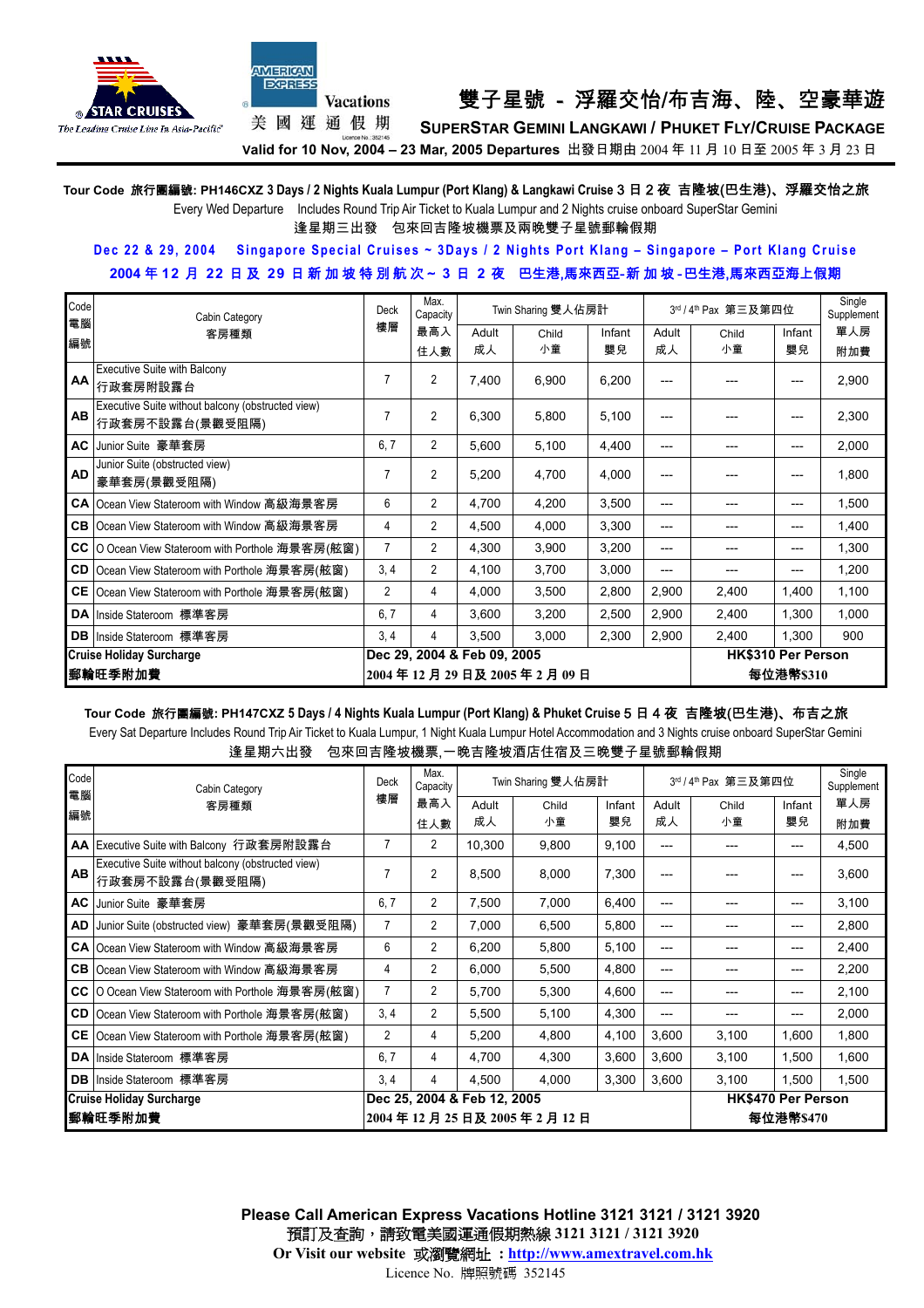| <b>Air Ticket Holiday Surcharge</b> | Dec 23-27, 2004 & Mar 23-27, 2005<br>2004年12月23日 - 27日及2005年3月23 - 27日 | HK\$1,500 Per Adult / 每位成人港幣\$1,500<br>HK\$1,120 Per Child / 每位小童 HK\$1,120 |
|-------------------------------------|------------------------------------------------------------------------|-----------------------------------------------------------------------------|
| ┃機票旺季附加費                            | 2005年2月05-12日<br>Feb $05 - 12$ , 2005                                  | HK\$1,850 Per Adult / 每位成人港幤\$1,850<br>HK\$1,380 Per Child / 每位小童 HK\$1,380 |
|                                     |                                                                        |                                                                             |

# 行程 **ITINERARIES**

### **Tour Code** 旅行團編號**: PH146CXZ 3 Days / 2 Nights Kuala Lumpur (Port Klang) & Langkawi Cruise** 3 日 2 夜 吉隆坡(巴生港)、浮羅交怡之旅

| 日期      |            | DAY 港口 DESTINATION                                                                         | 抵達時間 ETA           | 出發時間 ETD  |
|---------|------------|--------------------------------------------------------------------------------------------|--------------------|-----------|
| 星期三     | <b>WFD</b> | Hong Kong to Kuala Lumpur (CX Flight) 香港往吉隆坡 (國泰航空)                                        | by CX723 0930/1315 |           |
|         |            | Embark SuperStar Gemini at Port Klang, Kuala Lumpur 巴生港,吉隆坡登船 Check in Time (1700-1900hrs) |                    | 2000      |
| 星期四     |            | THU Langkawi, Malaysia 浮羅交怡, 馬來西亞                                                          | 1100               | 2000      |
| 星期五 FRI |            | Disembark at Port Klang, Kuala Lumpur 巴生港,吉隆坡離船                                            | 1200               | ----      |
|         |            | Kuala Lumpur to Hong Kong (CX Flight) 吉隆坡往香港 (國泰航空)                                        | by CX724           | 1805/2145 |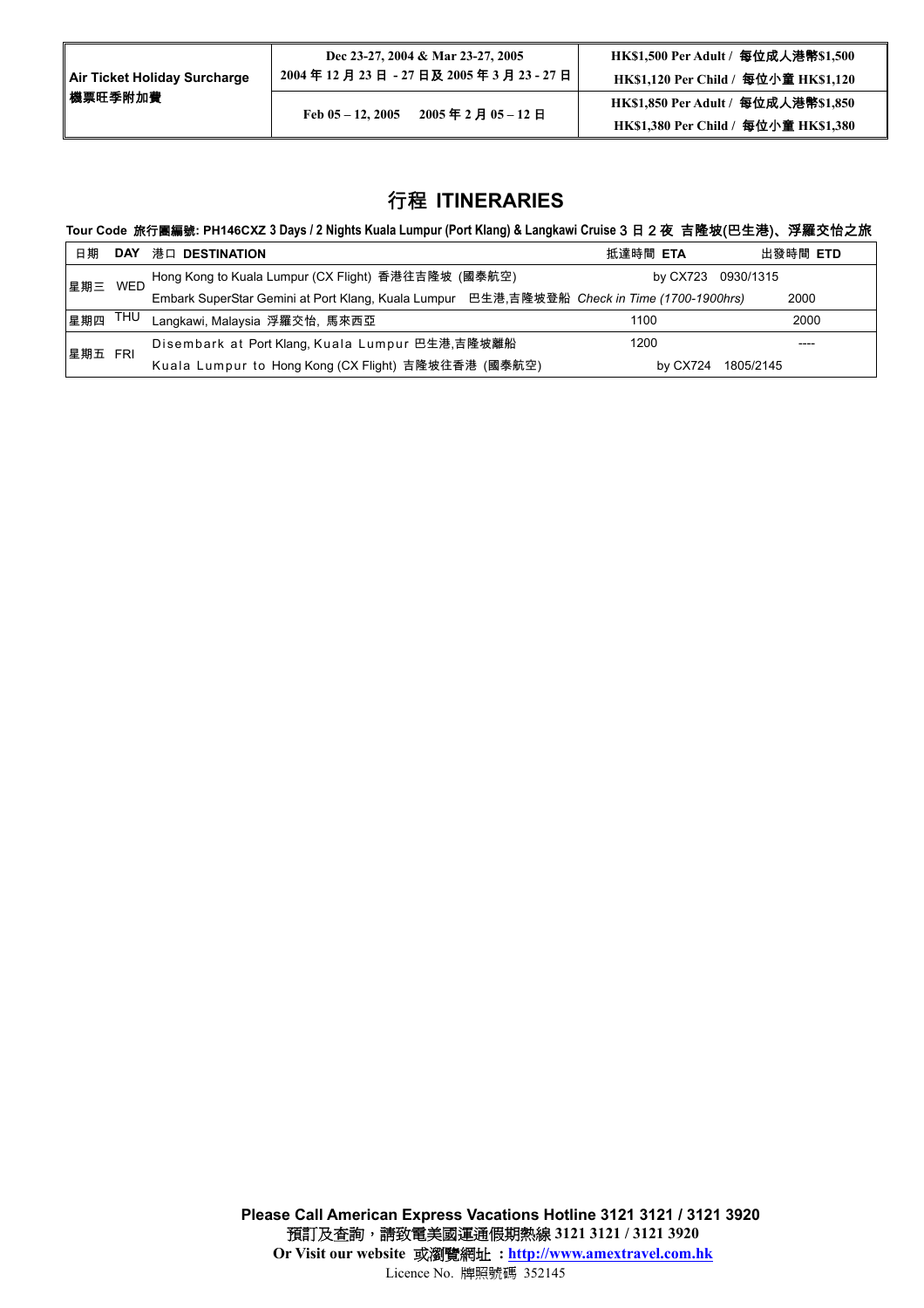# 行程 **ITINERARIES**

# **Dec 22 & 29, 2004 Singapore Special Cruises ~ 3Days / 2 Nights Port Klang – Singapore – Port Klang Cruise 2004** 年 **12** 月 **22** 日 及 **29** 日新加坡特別航次~ **3** 日 **2** 夜 巴生港,馬來西亞-新 加 坡 -巴生港,馬來西亞海上假期

|                |         |     | Tour Code 旅行團編號: PH146CXZ 3 Days / 2 Nights Kuala Lumpur (Port Klang) & Singpore Cruise 3 日 2 夜  吉隆坡(巴生港)、新加坡之旅 |                    |           |
|----------------|---------|-----|-----------------------------------------------------------------------------------------------------------------|--------------------|-----------|
| <b>DATE</b>    | 日期      |     | DAY 港口 DESTINATION                                                                                              | 抵達時間 ETA           | 出發時間 ETD  |
| 22/12<br>29/12 | 星期三 WED |     | Hong Kong to Kuala Lumpur (CX Flight) 香港往吉隆坡 (國泰航空)                                                             | by CX723 0930/1315 |           |
|                |         |     | Embark SuperStar Gemini at Port Klang, Kuala Lumpur 巴生港,吉隆坡登船 Check in Time (1700-1900hrs)                      |                    | 2000      |
| 23/12<br>30/12 | 星期四     | THU | Singapore 新加坡                                                                                                   | 1100               | 2200      |
| 24/12<br>31/12 | 星期五 FRI |     | Disembark at Port Klang, Kuala Lumpur 巴生港,吉隆坡離船                                                                 | 1200               |           |
|                |         |     | Kuala Lumpur to Hong Kong (CX Flight) 吉隆坡往香港 (國泰航空)                                                             | by CX724           | 1805/2145 |

### **Tour Code** 旅行團編號**: PH147CXZ 5 Days / 4 Nights Kuala Lumpur (Port Klang) & Phuket Cruise** 5 日 4 夜 吉隆坡(巴生港)、布吉之旅

| 日期                   |     | DAY 港口 DESTINATION                                                                                                                                                                                | 抵達時間 ETA                              | 出發時間 ETD    |
|----------------------|-----|---------------------------------------------------------------------------------------------------------------------------------------------------------------------------------------------------|---------------------------------------|-------------|
| 星期六 SAT              |     | Hong Kong to Kuala Lumpur (CX Flight) 香港往吉隆坡 (國泰航空)<br>Stay 1 night at Renaissance Hotel with breakfast ~ New World Wing (or same grade hotel)<br>一晚 Renaissance 酒店住宿連早餐 ~ New World Wing (或同級酒店) | by CX725 1230/1615 or CX721 1515/1905 |             |
| 星期日                  | SUN | Embark SuperStar Gemini at Port Klang, Kuala Lumpur 巴生港,吉隆坡登船 Check in Time (1200-1400hrs)                                                                                                        |                                       | 1500        |
| 星期一                  | MON | Phuket, Thailand 布吉, 泰國                                                                                                                                                                           | 1400 (1300)                           |             |
| l <sub>星期二</sub> TUE |     | Phuket, Thailand 布吉, 泰國                                                                                                                                                                           |                                       | 0200 (0100) |
| 星期三 WED              |     | Disembark at Port Klang, Kuala Lumpur 巴生港,吉隆坡離船                                                                                                                                                   | 1000                                  |             |
|                      |     | Kuala Lumpur to Hong Kong (CX Flight) 吉隆坡往香港 (國泰航空)                                                                                                                                               | by CX722 1415/1800 or CX724 1805/2145 |             |

# 責任及細則 **TERMS & CONDITIONS**

#### 備註:

- 以上價目以港幣為單位。
- 額外乘客價只適用於每房第 3 及 4 位乘客與兩位附全費(雙人)的乘客同一房時使 用。
- 吉隆坡酒店房間安排 (團號 : PH147CXZ)
- 三人(第三位嬰兒除外)入住船上船艙客房,將安排入住一晚酒店之雙人房一間 (第三位加床,包早餐)。
- 四人(第三及四位嬰兒除外)入住船上船艙客房,可獲安排入住一晚酒店之雙人房 兩間,包早餐。

### 以上費用包括:

- 香港來回吉隆坡國泰航空(或其他航空公司)經濟客位機票,機票有效期 7 天; 提前 或延留吉隆坡不另收費.

#### 訂位代號: M

(2004 年 11 月 10 日至 12 月 22 日;2004 年 12 月 28 日至 2005 年 2 月 4 日; 2005 年 2 月 13 日至 3 月 22 日;2005 年 3 月 28 日至 3 月 31 日)

#### 訂位代號: H

(2004 年 12 月 23 日至 27 日;2005 年 2 月 5 日至 12 日;2005 年 3 月 23 日至 27 日)

#### 不適用於以下航班:

香港/吉隆坡 CX1725/CX1727 ; 吉隆坡/香港 CX1724/CX1726

#### - 雙子星號郵輪假期。

- 一晚吉隆坡酒店住宿連早餐 (只限團號 : PH147CXZ)。

### 以上費用不包括:

- 乘客港務費:
- 每位 HK\$200 (3 日 2 夜行程), HK\$300 (5 日 4 夜行程)
- 香港機場稅(每位成人 HK\$120)
- 香港機場保安費(每位 HK\$33)
- 吉隆坡機場稅(每位成人/小童 HK\$96)
- 國泰航空公司燃油附加費 (每位 HK\$108)

### **REMARKS:**

- All fares above are in HK dollar
- 3rd & 4th Passenger Supplement fares can only be applied after 2 full paying passengers at half twin fares
- Kuala Lumpur Downtown Hotel Arrangement (Tour Code: PH147CXZ) - For 3 passengers sharing same cabin (except  $3<sup>rd</sup>$  infant), 1 hotel room (third passenger with extra bed) for 1 night with breakfast will be arranged
- For 4 passengers sharing same cabin (except 3rd/4th infant), 2 hotel twin rooms for 1 night with breakfast will be arranged

#### **FARE INCLUSION:**

Airfare: Round Trip HK/Kuala Lumpur economy class air ticket on Cathay Pacific Airways (or other carrier), Ticket Validity: 07 days; Passenger can fly earlier or stay behind in Kuala Lumpur without charges.

Booking Class Code: M 10 Nov – 22 Dec, 2004; 28 Dec, 2004 – 04 Feb, 2005; 13Feb-22Mar, 2005;

- 28-31Mar, 2005
- Booking Class Code: H

23-27 Dec, 2004; 05-12 Feb, 2005; 23-27 Mar, 2005

Not applicable for the following flights:

HKG/KUL CX1725/CX1727 ; KUL/HKG CX1724/CX1726. - Cruise onboard SuperStar Gemini

- 1Night Kuala Lumpur Hotel Accommodation with breakfast(For tour code:PH147CXZ only)

#### **FARE EXCLUSION**:

- Passenger Handling Charges: HK\$200 p.p. (3D2N package), HK\$300 pp (5D4N package)
- HK Airport Tax (HK\$120 per adult)
- HK Airport Security Tax (HK\$33 per person)
- Kuala Lumpur Airport Tax (HK\$96 per adult/child)
- Cathay Pacific Airways Fuel Surcharge (HK\$108 per person)
- Cruise Fuel Surcharge HK\$40 p.p. (3D2N package), HK\$60 pp (5D4N package)
- Shore Excursions in all port-of-calls.
- Visa Fee

#### **PAYMENT:**

- Deposit of HK\$1000 per person is required when booking submitted, and the balance must be settled 21 days prior to departure or before ticketing deadline whichever is earliest. No refund will be applied after the confirmation.

#### **AMENDMENT & CANCELLATION:**

After booking confirmed, cancellation charge will be imposed for the change of departure date, flight schedule, name change or cancellation of cruise booking. Any other alteration is subject to a HK\$100 per person administration fee plus any charges imposed by hotel/airline.

**Please Call American Express Vacations Hotline 3121 3121 / 3121 3920**  預訂及查詢,請致電美國運通假期熱線 **3121 3121 / 3121 3920** 

**Or Visit our website** 或瀏覽網址 **: http://www.amextravel.com.hk**